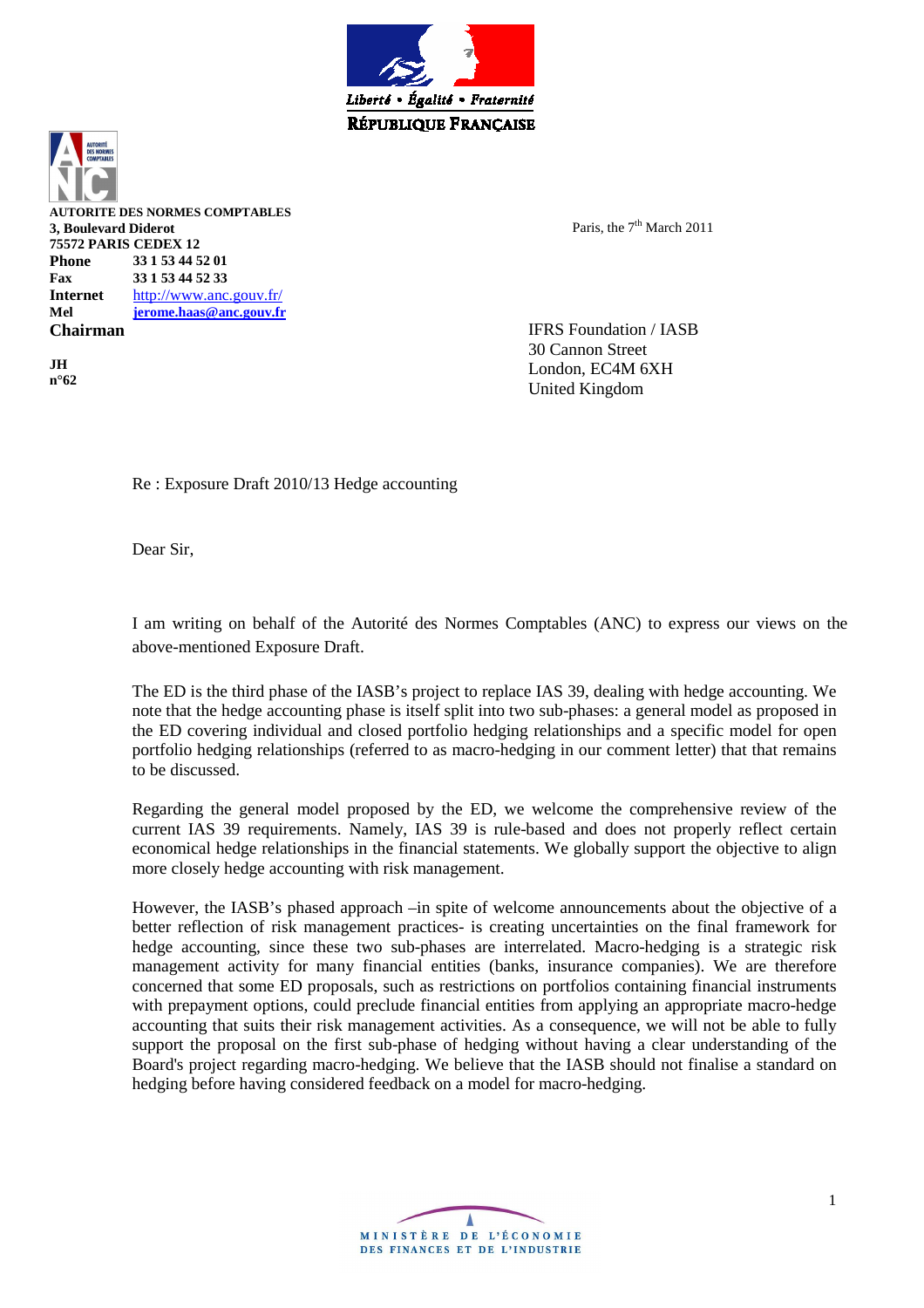More precisely regarding the proposed general model, we agree with the following proposals :

- Hedge effectiveness: we agree with the removal of the quantitative 80-125% hedge effectiveness threshold, the introduction of a principle-based qualifying criterion and a qualitative or quantitative assessment depending on the complexity of the hedge relationship. Moreover, we agree with the removal of the retrospective hedge effectiveness test.

- Hedged items: we agree with the amendment made on eligible hedged items in order to better reflect risk management activities (aligning eligible portions of non financial items with those of financial items, extending the use of layers, allowing the documentation of a hedge relationship on a net basis,…)

- Options : we agree with the treatment of time value of options as a cost of hedge, avoiding undue volatility in profit or losses. The IASB should confirm that this treatment is also available for the interest component of forward derivatives.

Nevertheless, we disagree with the following proposals :

- The prohibition for designating as hedged item exposures that will not impact profit or loss such as equity instruments designated at fair value through OCI. This prohibition is not consistent with the ED objective to align the accounting with risk management (such as the hedge of foreign exchange risk of equities). Moreover, this prohibition is directly linked to an inappropriate treatment under the phase I of IFRS 9 which should be amended as mentioned in our comment letter on that phase;
- The prohibition or difficulties for qualifying as hedged items risk components of financial instruments such as non contractual inflation or credit risk which is contradictory with the principles proposed for non financial items;
- The prohibition for designating a risk component that exceeds the total cash flows of the hedged item (i.e. the sub-libor issue);
- Regarding cash flow hedges of portfolios, the condition on cash flows offsetting in the same period which is too restrictive and does not encompass actual risk management practices.

Furthermore, some proposals seem complex and could raise operational difficulties, notably in the following areas:

- The detailed treatment and application guidance regarding the time value of options could be simplified;
- The distinction between rebalancing and discontinuation is not clearly defined and the follow up of several mandatory rebalancings might be burdensome;
- The new accounting mechanism for fair value hedges based on a two-step approach (OCI and transfer in profit or loss) does not seem useful.

Our detailed comments on the Exposure draft are set out in the Appendix I to this letter.

If you have any questions concerning our comments, we would be pleased to discuss them.

Yours sincerely,

 $\frac{1}{\sqrt{2\pi}}$ 

Jérôme Haas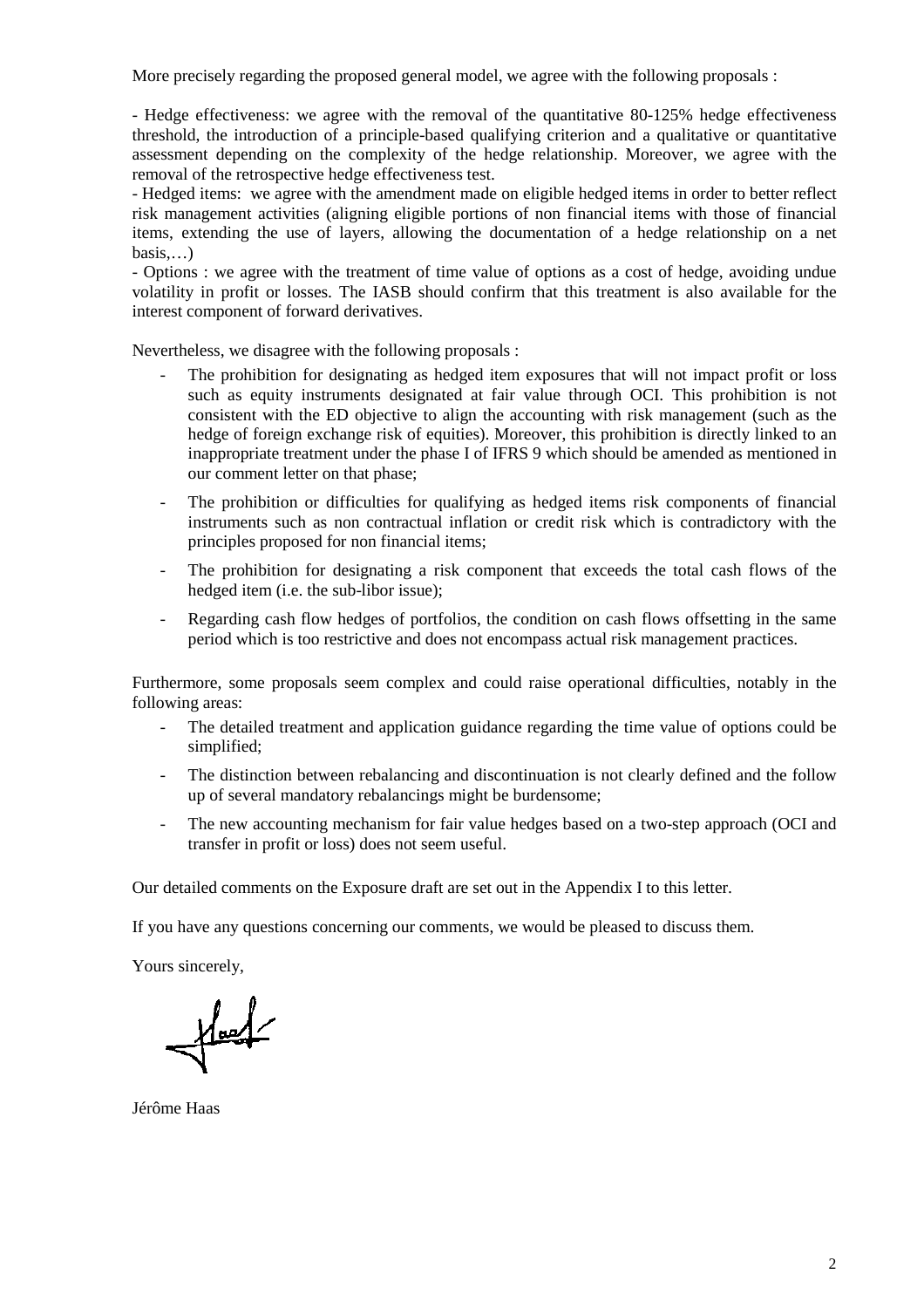#### **Appendix I Detailed comments**

## *Objective of hedge accounting*

*Question 1: Do you agree with the proposed objective of hedge accounting? Why or why not? If not, what changes do you recommend and why?* 

We agree with the objective to reflect in the financial statements the effect of transactions entered into for risk management purposes.

The current accounting rules (IAS 39) raise recurring difficulties for preparers of financial statements, which prevent them from appropriately reflecting in their financial statements the economic effects of hedging transactions. Some financial instruments used for risk management purposes are currently creating volatility in profit or loss whereas they do constitute an effective economic hedge of a specific risk exposure. Non-GAAP measures or detailed disclosures on the impact on their profit or loss of some economic hedges not eligible for hedge accounting are the only alternatives found by some entities to reflect their actual hedging results, which is not satisfactory. The current IAS 39 hedge accounting rules do not allow the economic offset of significant hedging activities to be reflected in the financial statements for both financial and non-financial entities. In this respect, IAS 39 hedging rules create confusion and misunderstanding for users of financial statements.

Therefore, we hope that the proposed objective to align hedge accounting with risk management activities will avoid most of the drawbacks of IAS 39. Moreover, we consider that a principle-based approach is better than a rule-based approach, such as IAS 39 current requirements. Nevertheless, we consider that, even under this principle-based approach, it would be necessary to adapt the risk management documentation to make it match with the eligible hedge relationships as defined in the ED (e.g. hedge of future dividend from a subsidiary).

However, we disagree with the restriction to apply hedge accounting only for financial instruments hedging exposures that could affect profit and loss. Some exposures are, according to IFRS, only affecting equity or OCI without being recyclable in profit or loss. Nevertheless, these exposures are real economic exposures that affect the net assets of the entity and thus the shareholders wealth. Therefore, the ED will still discourage entities from hedging some economic exposures or will create undue volatility in profit or loss.

For instance, the ED precludes from designating equity instruments measured at fair value through OCI as hedged items because the gain or loss is not recyclable in profit or loss. Entities may justifiably mitigate this volatility in OCI by contracting hedging instruments. This prohibition is not consistent with risk management. If IFRS 9 phase I was maintained, it would be necessary to extend and adapt hedge accounting to financial instruments which are fair-valued through OCI, by recognising symmetrically in OCI the effective part of the hedging instrument.

Moreover, we reiterate that the prohibition of recycling between OCI and profit  $\&$  loss for equity instruments under IFRS 9 is inappropriate since it would result in a misrepresentation of entities performance in the income statement and request that relevant amendments be made to IFRS 9 phase I.

#### *Instruments that qualify for designation as hedging instruments*

*Question 2: Do you agree that a non-derivative financial asset and a non-derivative financial liability measured at fair value through profit or loss should be eligible hedging instruments? Why or why not? If not, what changes do you recommend and why?* 

By principle, we agree that hedging instruments should not be limited to derivative instruments since entities are also using cash-instruments as hedging instruments for risk management purposes.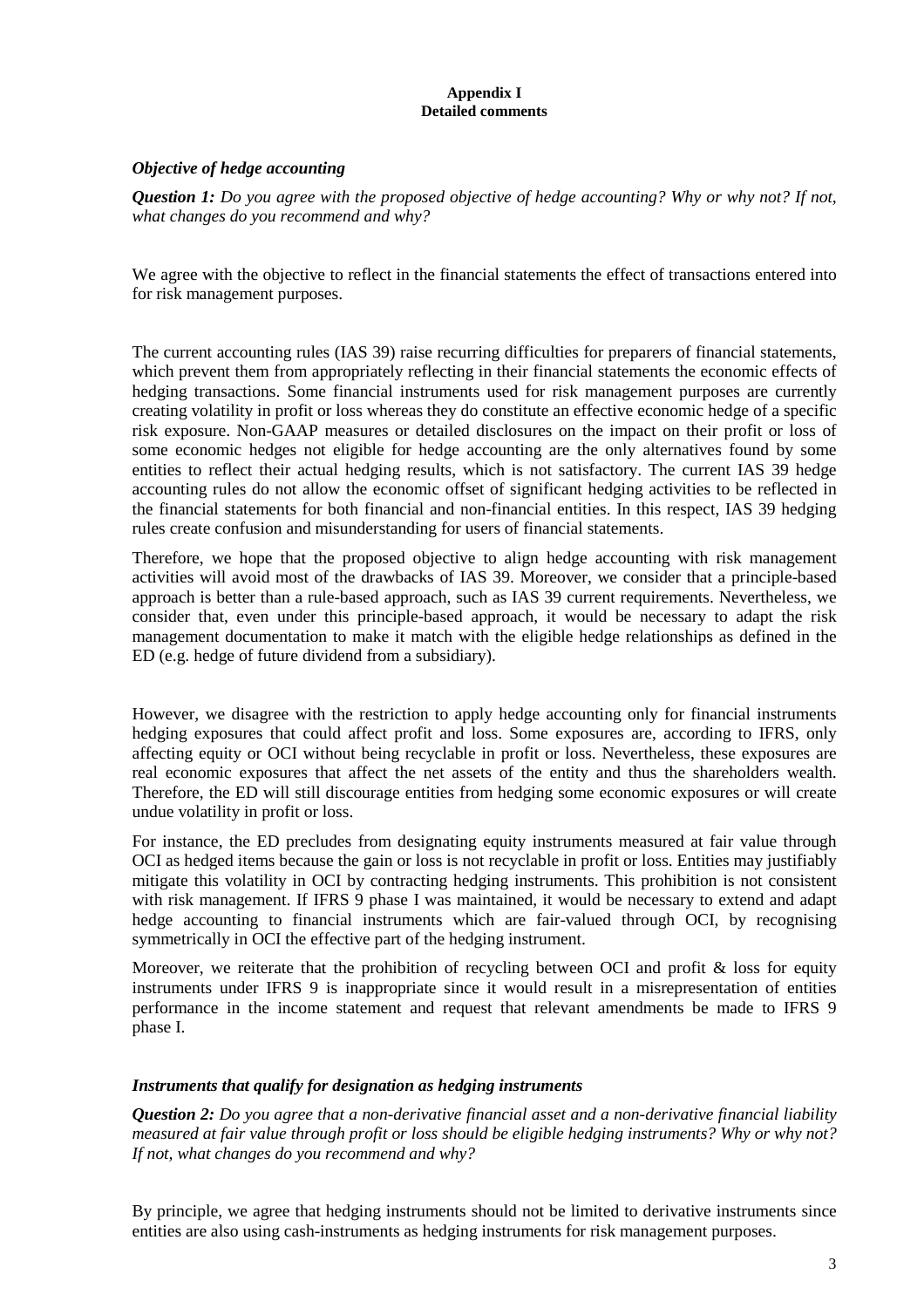#### *Derivatives that qualify for designation as hedged items*

*Question 3: Do you agree that an aggregated exposure that is a combination of another exposure and a derivative may be designated as a hedged item? Why or why not? If not, what changes do you recommend and why?* 

We agree with the Board's proposal to allow a combination of an exposure and a derivative to be designated as a hedged item. It will align hedge accounting requirements with the way entities are in practice managing their risk exposure during the life of the hedged items, such as the cash flow risk arising on debt instruments bearing interest at floating rate either directly or synthetically through the use of a swap transaction.

#### *Designation of risk components as hedged items*

*Question 4: Do you agree that an entity should be allowed to designate as a hedged item in a hedging relationship changes in the cash flows or fair value of an item attributable to a specific risk or risks (ie a risk component), provided that the risk component is separately identifiable and reliably measurable? Why or why not? If not, what changes do you recommend and why?* 

We agree with the principle proposed by the ED regarding eligible risk components, which addresses homogeneously both financial and non financial items.

This should resolve one of the weaknesses of IAS 39 which prevents an entity to apply hedge accounting when hedging, for instance, a risk related to the price of commodities (e.g., aluminium or copper) included in the cost of a manufactured product.

However, we do not see the rationale behind the IASB's decision to prohibit entities from designating as hedged item the inflation component of financial instruments or the credit risk of financial instruments (see Q15). These restrictions are unduly adding arbitrary rules (coming from IAS 39), which seems contradictory with the principle-based approach proposed in the ED.

Inflation may be an input observable in the market and thus reliably mesurable. Therefore, we do not see the rationale for prohibiting inflation (not contractually specified) from being an eligible hedged component provided that an entity would be able to demonstrate that inflation is separately identifiable and reliably mesurable. We also wonder whether this prohibition could have unintended consequences on the qualification of risk components of non financial items.

We also have strong concerns related to the prohibition from hedging a libor component of sub-libor financial instruments (see other major matters at the end of this appendix). Furthermore, we consider that the hedging the credit risk component of a financial instrument should be eligible as hedged item similarly to any other risk component (see Q15).

#### *Designation of a layer component of the nominal amount*

#### *Question 5*

*(a) Do you agree that an entity should be allowed to designate a layer of the nominal amount of an item as the hedged item? Why or why not? If not, what changes do you recommend and why?* 

*(b) Do you agree that a layer component of a contract that includes a prepayment option should not be eligible as a hedged item in a fair value hedge if the option's fair value is affected by changes in the hedged risk? Why or why not? If not, what changes do you recommend and why?*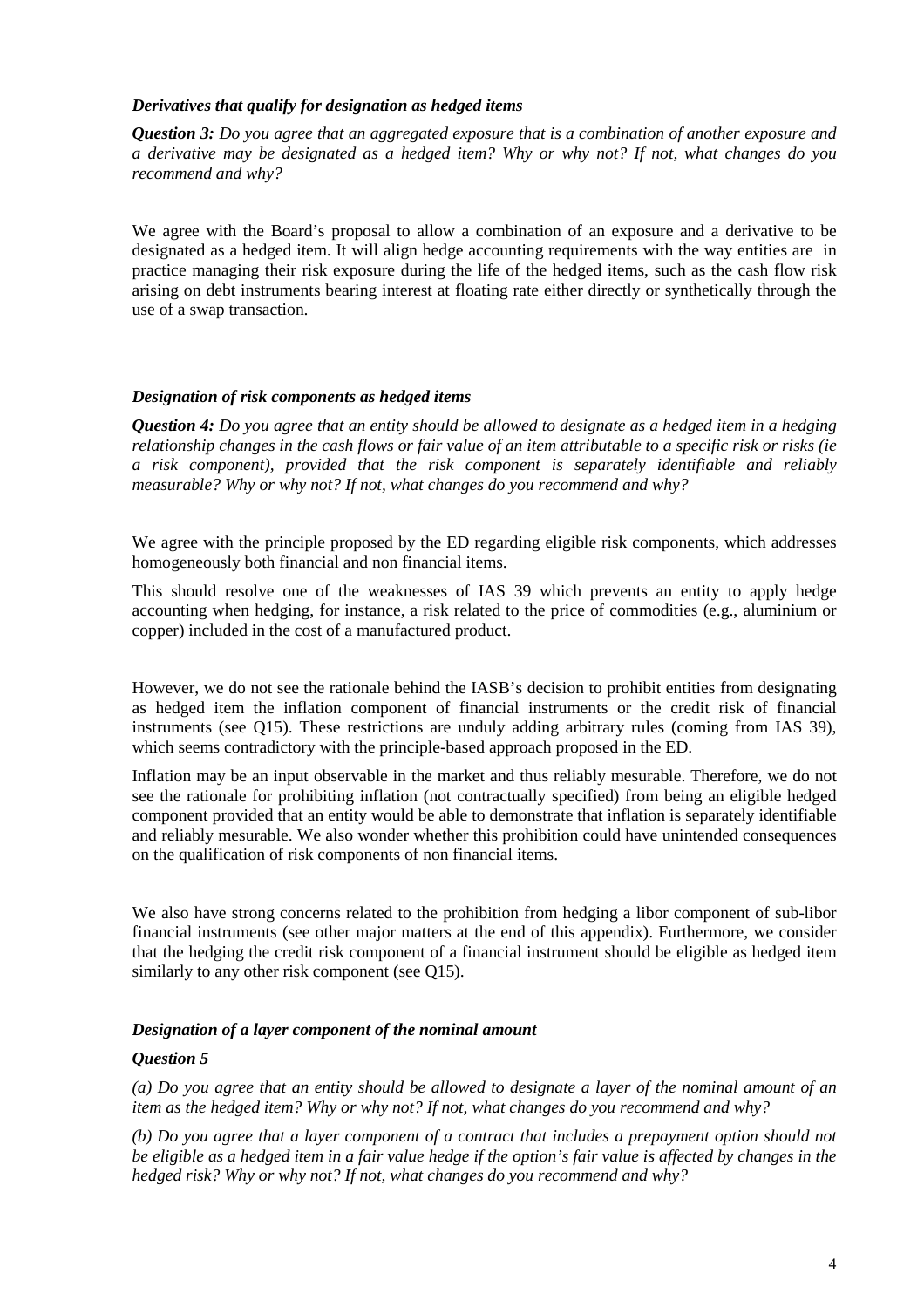(a) We agree that an entity should be allowed to designate a layer of the nominal amount (or volume) of an item as a hedged item either in a cash flow or fair value hedge relationship. We consider that, by principle, ineffectiveness cannot result from under-hedge (i.e. designating a hedged amount below the risk exposure), when the objective is to purposely under-hedge a risk exposure. Allowing a layer approach is an appropriate way to address such issue.

(b) The prohibition from designating as hedged item a layer component of a contract that includes a prepayment option raises the following concerns:

- We are concerned about how the prohibition from designating a layer component of a contract that includes a prepayment option will interact with the IASB decisions regarding macrohedging of portfolios for interest rate risk expected in the second sub-phase. The ANC considers that, in the case of portfolio hedging, the designated hedged cash-flows should be determined based on economic rather than contractual cash flows, notably for prepayable instruments: the interest rate risk could be isolated from the prepayment risk using expected cash-flows based on the modelling of customers' behaviour. Therefore, the prohibition proposed by the ED should not prevent from developing a specific approach for hedge relationships on a portfolio basis (either closed or open).
- We consider that, for individual hedge relationships, a distinction should be made between purchased and written prepayment options: when an entity controls the exercise of the option (i.e. the entity holds a prepayment option), the designation of a layer component should be allowed since the entity is able to demonstrate that the option is not affected by the hedged risk (e.g. interest rate of a liability including an issuer call option).

## *Hedge effectiveness requirements to qualify for hedge accounting*

*Question 6: Do you agree with the hedge effectiveness requirements as a qualifying criterion for hedge accounting? Why or why not? If not, what do you think the requirements should be?* 

We support the removal of the current highly effective quantitative threshold (80-125%) which is arbitrary and leads to excluding effective hedges from hedge accounting.

For instance, a financial instrument that effectively offsets 75% of the changes in fair value of a designated hedged item is disqualified from hedge accounting and 100% of the hedging instrument creates volatility in profit or loss whereas only 25% represents ineffectiveness. This current requirement has discouraged entities to manage certain risks for which there are few highly effective hedging instruments available but only proxies (for instance, crude oil derivatives are used to hedge jet fuel prices).

We rather prefer a principle-based qualifying criterion and a qualitative or quantitative assessment of the effectiveness depending on the complexity of the hedge relationship as outlined in the ED. Moreover, we agree with the removal of the retrospective hedge effectiveness test.

Nevertheless, in order to better appreciate the criteria of "unbiased result" and "more than accidental offset" and therefore avoid inconsistencies in the hedge accounting practices, it is useful to set-up a guidance regarding those criteria.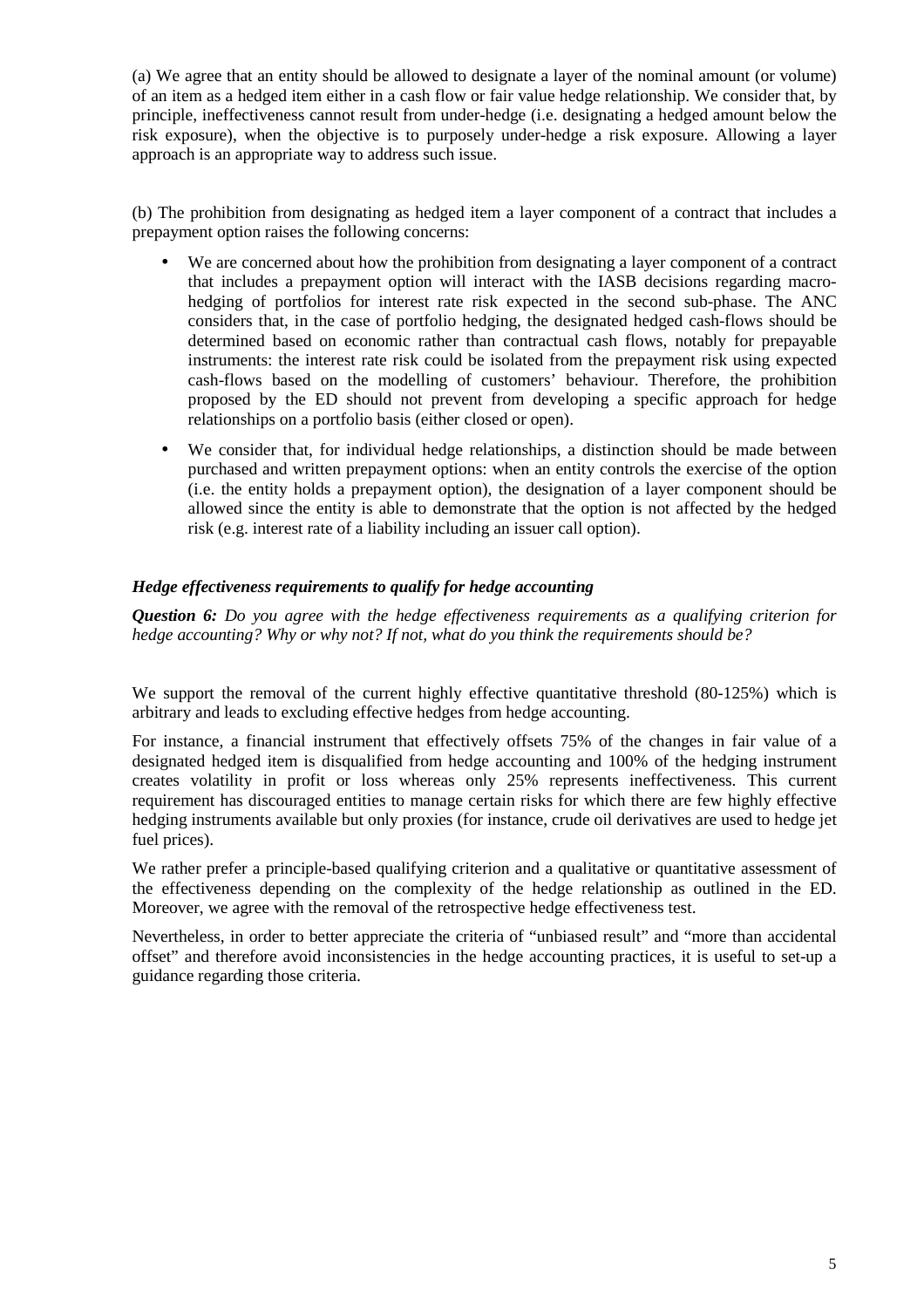## *Rebalancing of a hedging relationship*

# *Question 7*

*(a) Do you agree that if the hedging relationship fails to meet the objective of the hedge effectiveness assessment an entity should be required to rebalance the hedging relationship, provided that the risk management objective for a hedging relationship remains the same? Why or why not? If not, what changes do you recommend and why?* 

*(b) Do you agree that if an entity expects that a designated hedging relationship might fail to meet the objective of the hedge effectiveness assessment in the future, it may also proactively rebalance the hedge relationship? Why or why not? If not, what changes do you recommend and why?* 

(a) Today, systematic and quantitative assessment of effectiveness within a strict threshold leads to potential discontinuance of hedge accounting. It generates a burdensome dedesignation and subsequent redesignation process. Therefore, in addition to the new effectiveness criterion, the introduction of a distinction between rebalancing and discontinuation is welcomed.

However, we are concerned that the rebalancing mechanism, as proposed by the ED, is not simple and clear since very lengthy application guidance is required to explain/illustrate it. Additionally, it could raise operational difficulties in the following areas :

- o the level at which the risk management objective must be considered is not specified (transaction level? Global risk management strategy?) ;
- o rebalancing is mandatory and could lead to reviewing and documenting the hedge ratio at each reporting date;
- o several rebalancings could lead to several burdensome effectiveness assessments based on different hedged items characteristics for each rebalanced portion;
- o the distinction between rebalancing and discontinuation is not clearly defined in the ED.

(b) It seems sound to allow an entity to proactively rebalance a hedge relationship if it is expected that this relationship might fail to meet the objective of the hedge effectiveness assessment in the future.

# *Discontinuing hedge accounting*

# *Question 8:*

*(a) Do you agree that an entity should discontinue hedge accounting prospectively only when the hedging relationship (or part of a hedging relationship) ceases to meet the qualifying criteria (after taking into account any rebalancing of the hedging relationship, if applicable)? Why or why not? If not, what changes do you recommend and why?* 

*(b) Do you agree that an entity should not be permitted to discontinue hedge accounting for a hedging relationship that still meets the risk management objective and strategy on the basis of which it qualified for hedge accounting and that continues to meet all other qualifying criteria? Why or why not? If not, what changes do you recommend and why?*

(a) While we refer to Q7a regarding the lack of clarity regarding the interactions between rebalancing and discontinuation, we agree that hedge accounting should be discontinued when the hedge relationship ceases to meet the qualifying criteria.

(b) As long as the risk management objective remains the same, it seems logical to forbid any dedesignation of a hedging relationship that still meets this objective.

However, consistently with our response to question 7, we believe the ED is unclear with respect to the level at which the risk management objective must be considered for this requirement (transaction level? Global risk management strategy?).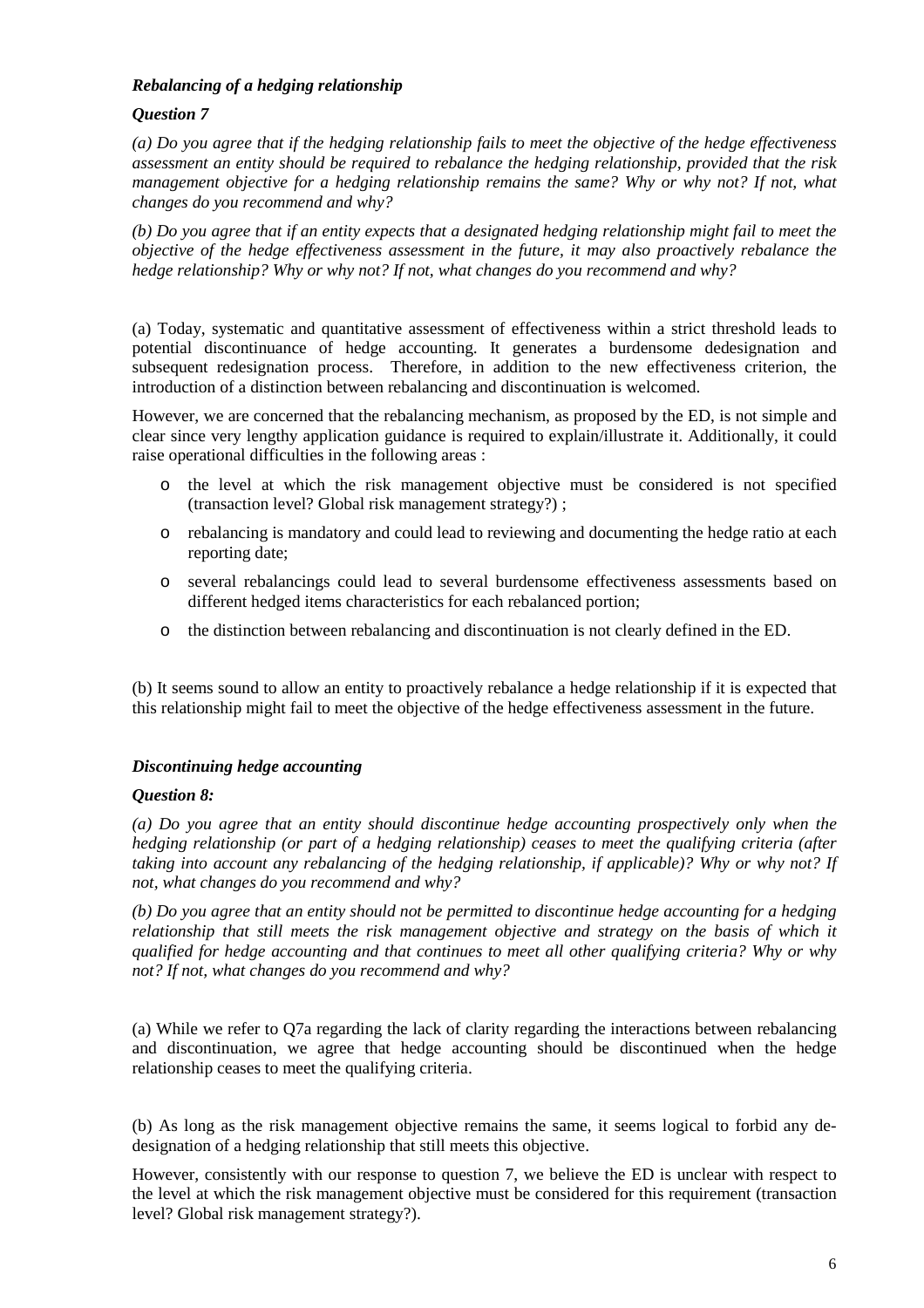## *Accounting for fair value hedges*

## *Question 9:*

*(a) Do you agree that for a fair value hedge the gain or loss on the hedging instrument and the hedged item should be recognised in other comprehensive income with the ineffective portion of the gain or loss transferred to profit or loss? Why or why not? If not, what changes do you recommend and why?* 

*(b) Do you agree that the gain or loss on the hedged item attributable to the hedged risk should be presented as a separate line item in the statement of financial position? Why or why not? If not, what changes do you recommend and why?* 

*(c) Do you agree that linked presentation should not be allowed for fair value hedges? Why or why not? If you disagree, when do you think linked presentation should be allowed and how should it be presented?* 

(a) We agree with the Board's final decision not to fully align accounting for fair value hedges with the accounting for cash flow hedges which would have added undue volatility in OCI.

We are not convinced that recognising the fair value gain or loss of both the hedging instrument and the hedged item in OCI with the ineffectiveness transferred from OCI into profit or loss (i.e. a twostep approach) is useful. Moreover, adding three lines in OCI may undermine the clarity and the understandability of the financial statements. This information could be well-suited in the disclosures.

(b) Similarly with the above paragraph, we consider that adding several lines on the face of the statement of financial position in the case of multiple hedge relationships may heavily undermine the clarity and the understandability of the financial statements. Therefore, we would prefer to present the effect of hedge accounting on hedged items in a sole line in the asset-side and/or the liability side of the statement of financial position. The detailed effect of hedge accounting on the hedged items for each component of the statement of financial position would be best presented in the disclosures.

Meanwhile, the current presentation used in practice of the net gain or loss on the hedged item in a fair value hedge relationship in a separate line of the statement of financial position is still appropriate for macro-hedging of financial assets and liabilities on a net basis.

(c) Consistently with the above paragraphs, we are not in favour of a linked presentation.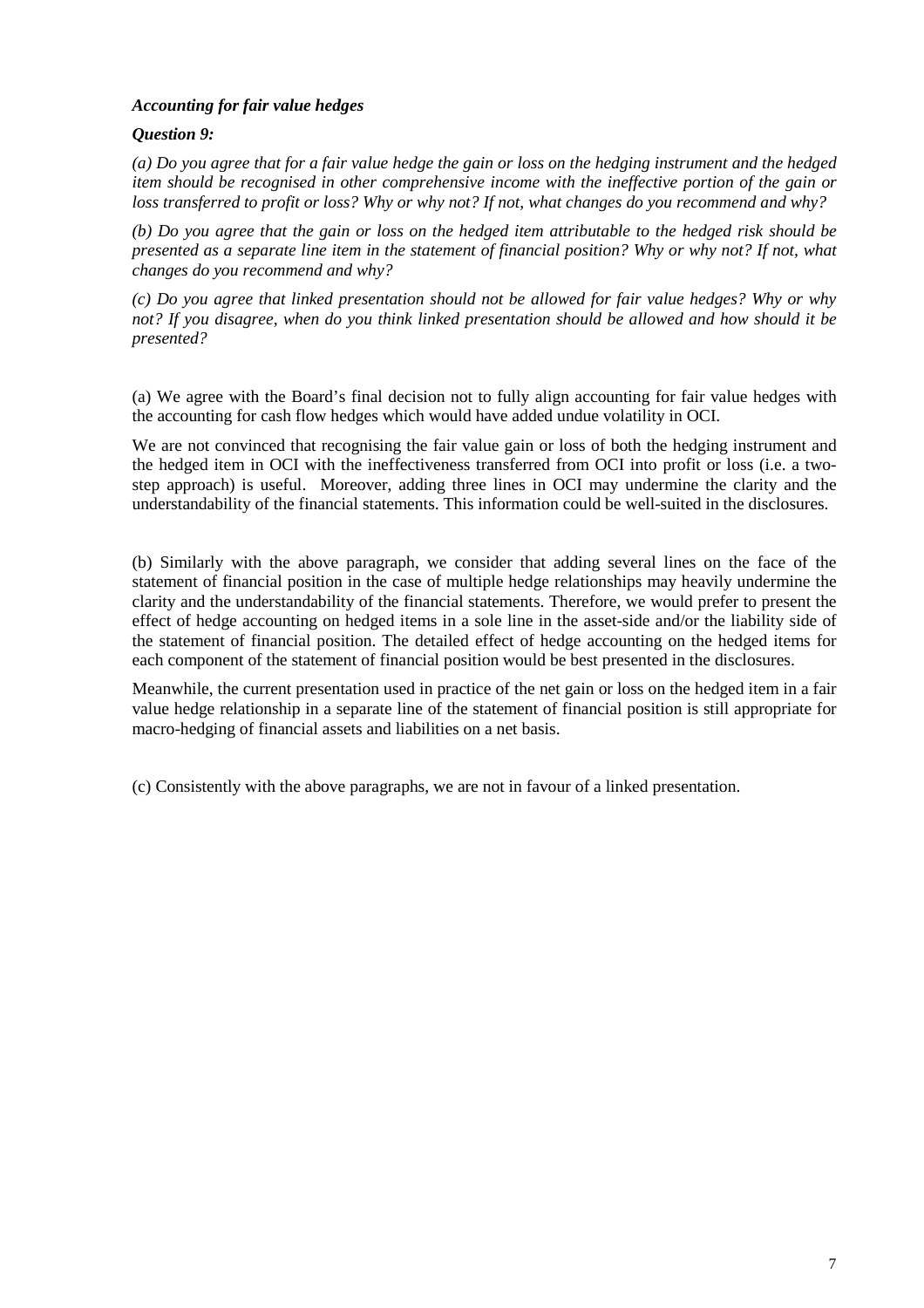## *Accounting for the time value of options for cash flow and fair value hedges*

# *Question 10:*

*(a) Do you agree that for transaction related hedged items, the change in fair value of the option's time value accumulated in other comprehensive income should be reclassified in accordance with the general requirements (eg like a basis adjustment if capitalised into a non-financial asset or into profit or loss when hedged sales affect profit or loss)? Why or why not? If not, what changes do you recommend and why?* 

*(b) Do you agree that for period related hedged items, the part of the aligned time value that relates to the current period should be transferred from accumulated other comprehensive income to profit or loss on a rational basis? Why or why not? If not, what changes do you recommend and why?* 

*(c) Do you agree that the accounting for the time value of options should only apply to the extent that the time value relates to the hedged item (ie the 'aligned time value' determined using the valuation of an option that would have critical terms that perfectly match the hedged item)? Why or why not? If not, what changes do you recommend and why?* 

## Preliminary remarks :

First of all, we believe that the time value of options represents the cost of hedging (which is known at inception) and should not create undue volatility in profit or loss, since options, by nature, perfectly offset asymmetrical risk. Therefore, we globally agree with the accounting for the time value of option for CFH and FVH in OCI. Moreover, we consider that the interest element (forward points) of forward contracts (ED §8b) should follow the same treatment since it also represents a cost of hedging.

However, we believe that those requirements are adding complexities and could be simplified. For instance, instead of creating a new hedge accounting mechanism specifically for the time value of options, a simple accommodation of current FVH and CFH could be considered.

(a) We agree with recycling the initial time value of options in profit or loss or as a basis adjustment when the hedged transaction impacts the financial statements, which is consistent with the cost of hedging/insurance premium view.

(b) In the case of time period-related hedge relationships, we agree that the time value of options should be deferred and amortised on a rational basis over the hedging relationship in order to properly reflect the cost of hedging.

(c) The new concept of "aligned time value" seems similar to the already known "hypothetical derivative" wording also mentioned in the ED. The meaning of these two concepts should be clarified and the IASB should avoid introducing the same notion behind different words that could create confusion among IFRS users.

Having said that, we understand that this proposed requirement is a way to control the time value that is deferred in OCI, which seems consistent with the principle of recognising ineffectiveness in profit or loss.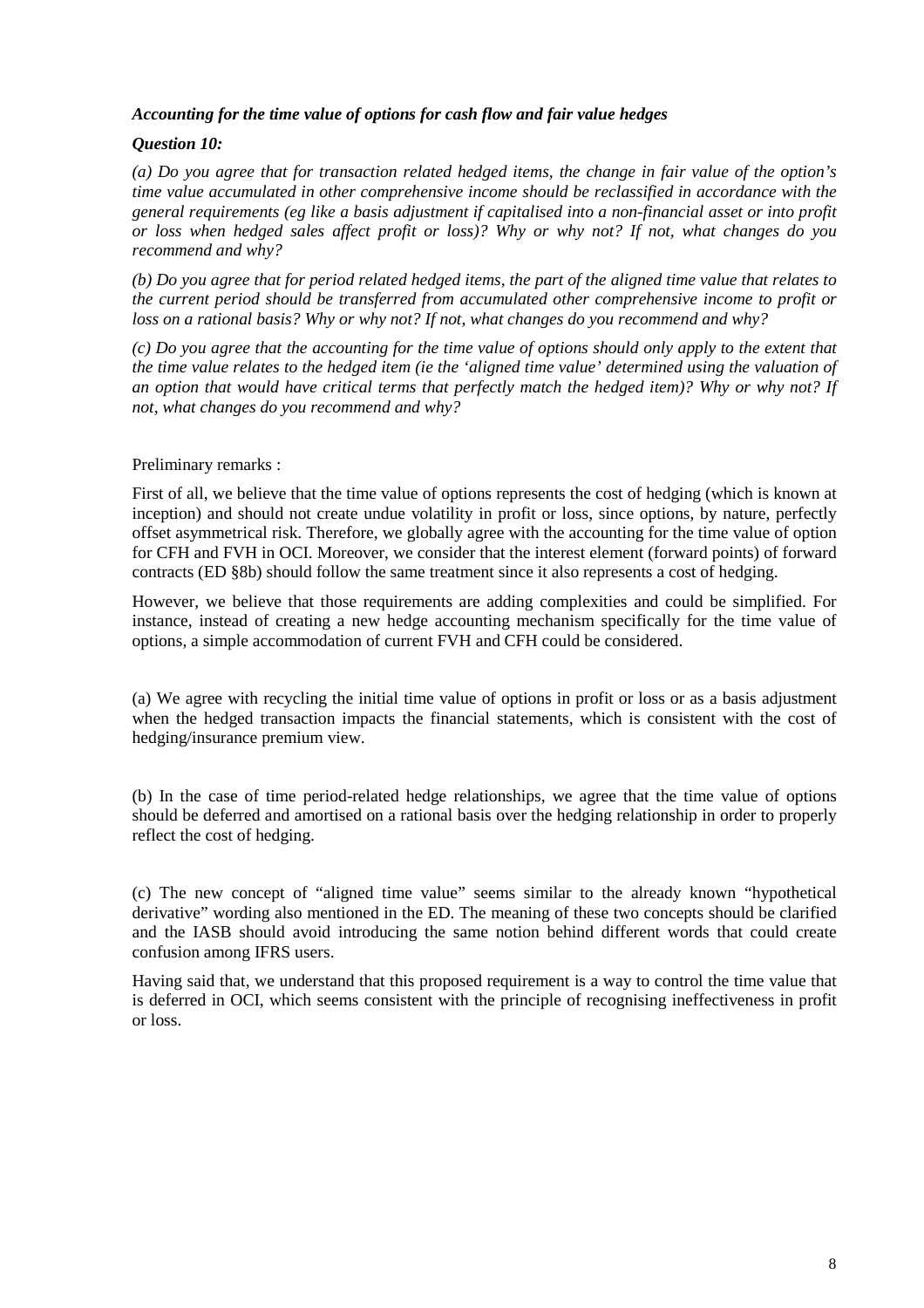## *Hedges of a group of items*

#### *Question 11: Eligibility of a group of items as the hedged item*

*Do you agree with the criteria for the eligibility of groups of items as a hedged item? Why or why not? If not, what changes do you recommend and why?* 

We consider that hedge accounting must be consistent with the risk management policy of an entity. Therefore, we agree that a hedged item could be designated on a gross or net basis, as well as on an individual or portfolio basis, consistently with risk management practices.

We agree with some of the new criteria for the eligibility of groups of items as hedged items, notably requiring managing items on a group basis for risk management purposes. Such criteria underline the link between hedge accounting and risk management.

However, we believe the third criteria requiring offsetting cash flows to affect profit or loss in the same reporting period is too restrictive. For instance, entities with foreign activities usually manage their risk at the group level on a net basis. These entities are not able to match all cash flows in the same period and may manage their cash flows over several periods. For instance, the future USD cash received from expected sales in Q4 may be considered as offsetting the FX risk related to an expected cost in USD the beginning of the next year.

Therefore, this 3<sup>rd</sup> criteria is not in line with the current way entities manage their risk in practice and should thus be relaxed.

## *Question 12: Presentation*

*Do you agree that for a hedge of a group of items with offsetting risk positions that affect different line items in the income statement (eg in a net position hedge), any hedging instrument gains or losses recognised in profit or loss should be presented in a separate line from those affected by the hedged items? Why or why not? If not, what changes do you recommend and why?* 

We agree that the effect of any hedging instrument for a hedge on a net basis of a group of items that affects different line items in the income statement should be presented in a separate line. This would avoid reflecting in each line, on a gross basis, transactions that do not actually exist. We also note that allowing a gross up of the effect of a net basis hedge relationship in profit or loss would raise the issue of the accounting treatment of naturally hedged positions, for which hedge accounting does not seem appropriate. Moreover, we consider that, consistently, a gross-up of the financial statement of position is inappropriate in the case of hedging of financial assets and liabilities on a net basis.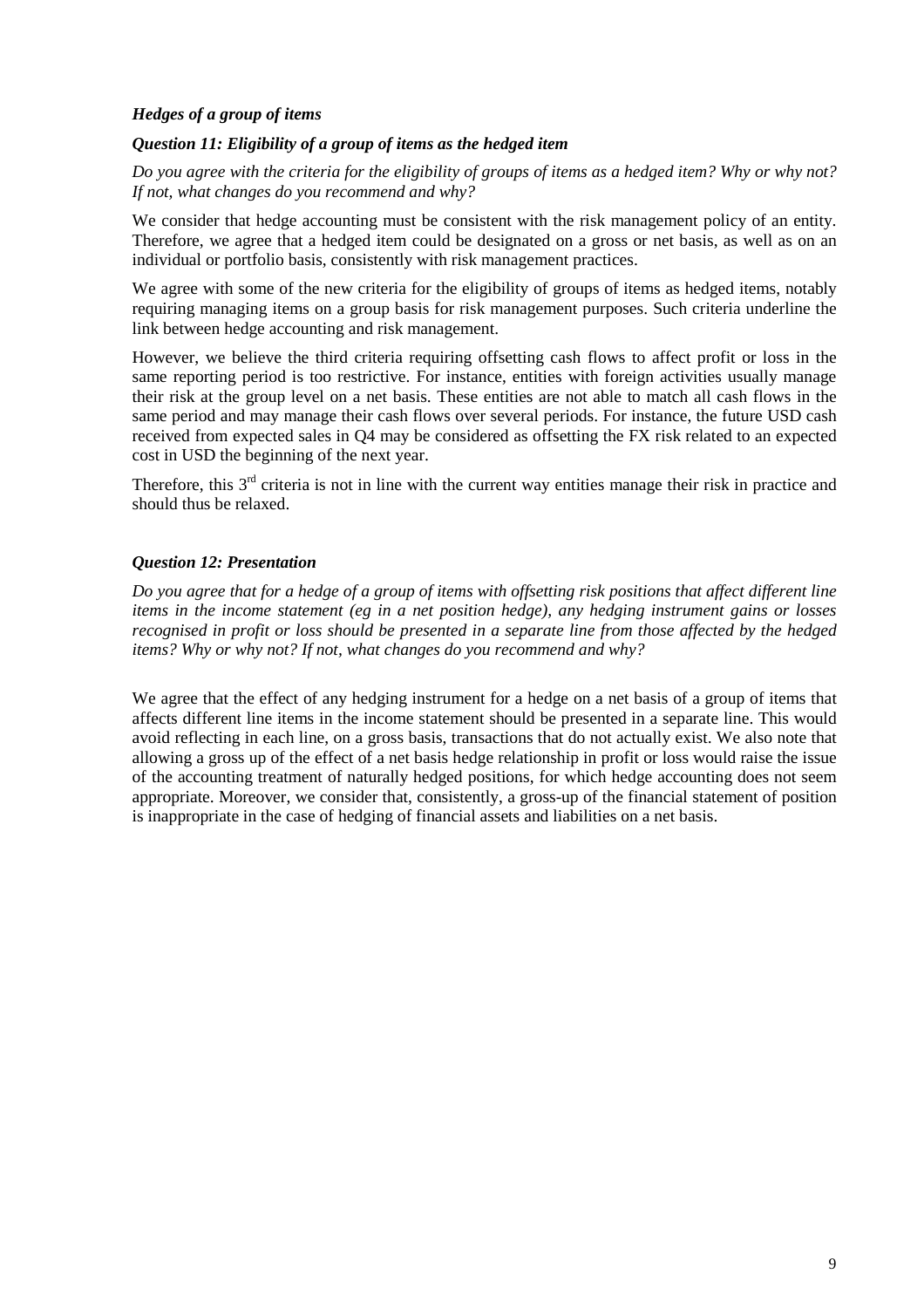#### *Disclosures*

# *Question 13*

*(a) Do you agree with the proposed disclosure requirements? Why or why not? If not, what changes do you recommend and why?* 

*(b) What other disclosures do you believe would provide useful information (whether in addition to or instead of the proposed disclosures) and why?* 

In order to justify the use of hedge accounting in accordance with their risk management policies, we consider that entities should refine the description of their risk management policies and strategies.

Therefore, we globally agree with the proposed disclosure requirements that provide improved information about the entity's risk management strategies and the effect of hedge accounting on financial statements.

#### *Accounting alternatives to hedge accounting*

#### *Question 14 : Accounting for a contract for a non-financial item that can be settled net in cash as a derivative*

*Do you agree that if it is in accordance with the entity's fair value-based risk management strategy derivative accounting would apply to contracts that can be settled net in cash that were entered into and continue to be held for the purpose of the receipt or delivery of a non-financial item in accordance*  with the entity's expected purchase, sale or usage requirements? Why or why not? If not, what *changes do you recommend and why?* 

We regret the lack of clarity of the proposal which is only mentioned shortly in the appendix of the ED without detailing the proposed amendment to IAS 32. For instance, we wonder whether this "accounting alternative" would be mandatory or optional.

We question the usefulness of the proposal. For instance, it seems that this alternative could be available only when the net exposure is close to nil, which might be rare in practice. We consider that the "own use" exception is currently raising several issues that have not been discussed by the Board. We acknowledge that "the scope of IAS 39 should be considered during a later phase of the project to replace IAS 39" (IFRS 9 October 2010 - BC2.1). We therefore encourage the Board to further explore this issue during this later phase.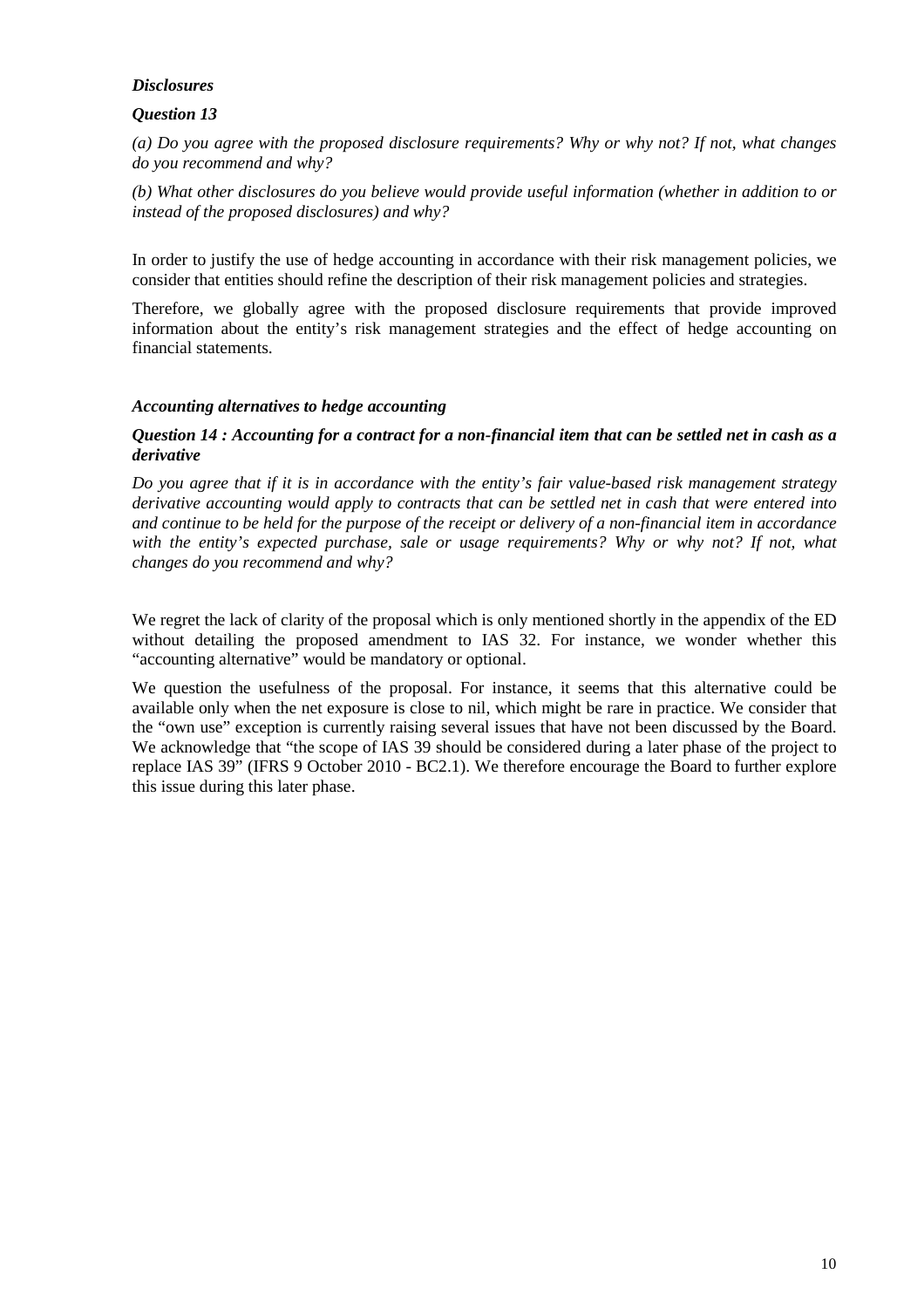#### *Question 15 : Accounting for credit risk using credit derivatives*

*(a) Do you agree that all of the three alternative accounting treatments (other than hedge accounting) to account for hedges of credit risk using credit derivatives would add unnecessary complexity to accounting for financial instruments? Why or why not?* 

*(b) If not, which of the three alternatives considered by the Board in paragraphs BC226–BC246 should the Board develop further and what changes to that alternative would you recommend and why?* 

We regret that the IASB did not deal with the hedging of credit risk in the ED whereas this issue significantly impacts financial entities.

The IASB argues that hedge accounting is not achievable to account for hedges of credit risk using credit derivatives because "measuring the credit risk component of a loan or a loan commitment is complex" (BC225) and that, consequently, an alternative accounting treatment (other than hedge accounting) is needed.

However, asserting that credit risk is not an eligible hedged component (i.e. separately identifiable and reliably measurable) in a hedge relationship does not seem consistent with other IFRS requirements, such as the fair value option for financial liabilities which requires the entity to present the effect of changes in the liability's credit risk in OCI.

While we agree that assessing credit risk may be challenging, entities are currently managing this risk in practice which is (mainly for banks but also for insurers) a strategic activity. Moreover, a credit derivative is the sole and most effective derivative instrument that economically hedges credit risk as currently used by market participants. If credit derivatives were not an appropriate economical hedging instrument, as the IASB seems to assert, this would raise a huge arbitrage opportunity for market participants.

Furthermore, both banks and insurance regulators accept credit derivatives as a hedge of credit risk, under certain conditions. For example, insurers purchase protection through credit derivatives to cover the risk of failure or downgrade in the credit quality of certain exposures. This technique is an example of financial risk mitigation technique that is recognized for Solvency II purposes providing certain conditions detailed in QIS 5 are met: notably that the CDS references the same reference entity of the bond and same seniority (i.e. a senior unsecured bond hedged with a senior CDS on the same reference entity). Thus, easing the use of credit derivatives as hedging instruments for hedge accounting would be consistent with the main objective of the ED, i.e. improve the link between accounting and risk management activities.

Therefore, we consider that hedge accounting must be eligible for credit derivatives hedging the credit risk component of financial instruments. We consider that the Board should further explore a way to avoid the current accounting mismatch, as tentatively decided in October 2010, for instance by accounting for the premium on the credit derivatives in a similar way as the time value for options. Credit derivatives are used for risk management purposes as a protection - i.e. a guarantee - against the default of a counterpart. Another alternative would be to treat them as a guarantee, which implies the recognition of the premium paid in profit or loss on a rational basis.

In any case, the three alternatives proposed by the Board are not satisfactory since they are based on the fair value option which implies to recognise all changes in fair value in profit or loss, including components that may not be hedged by the entity, such as the interest rate risk.